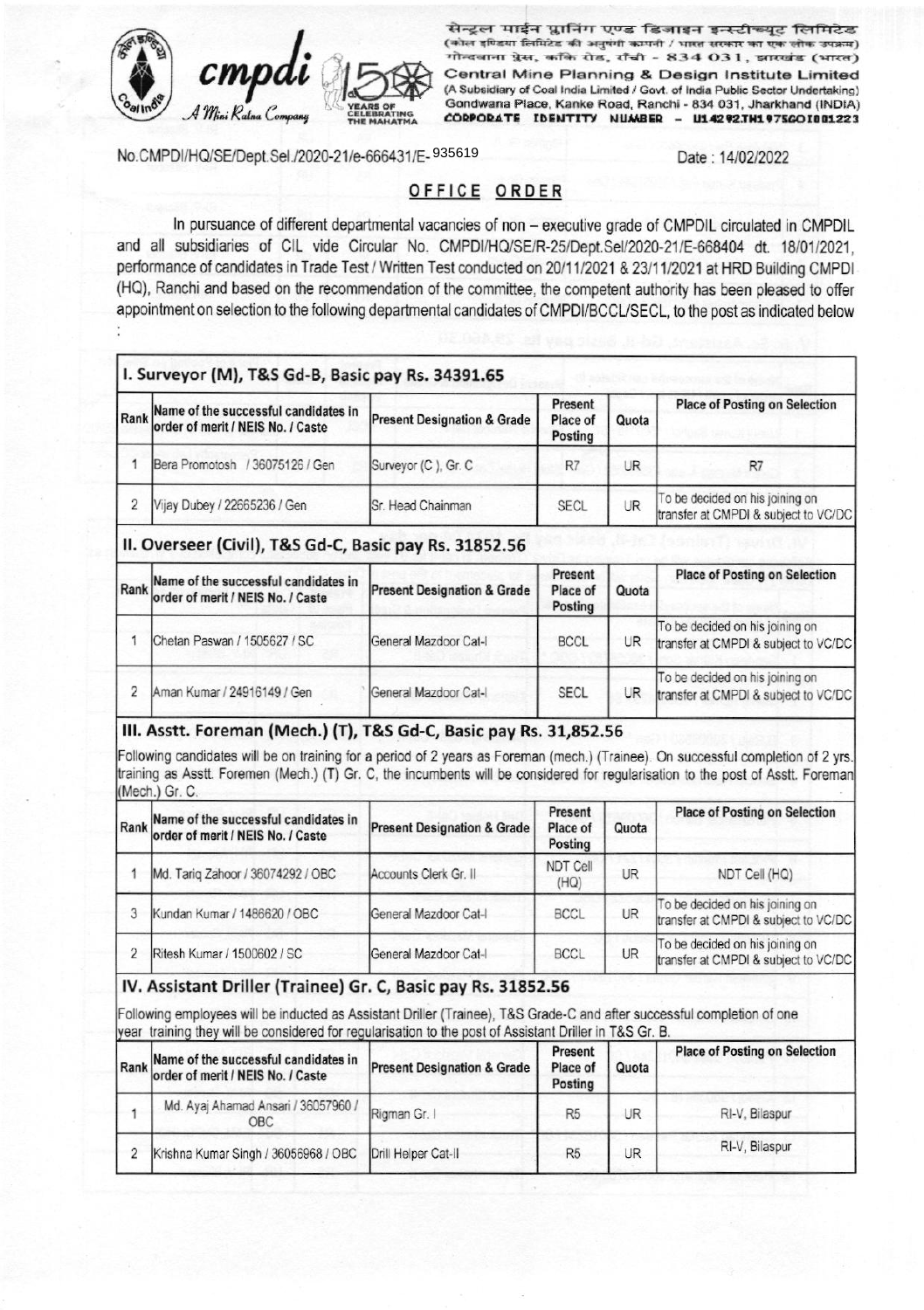| 3 | Nikhilesh Rai / 36056600 / Gen      | Rigman Gr. II  | R <sub>5</sub> | UR | RI-V, Bilaspur |
|---|-------------------------------------|----------------|----------------|----|----------------|
|   | Pradeep Kumar Pati / 36057944 / Gen | Rigman Gr. I   | R <sub>5</sub> | UR | RI-V, Bilaspur |
|   | Balram Mandal / 36056848 / Gen      | Rigman Gr. II  | R <sub>5</sub> | UR | RI-V, Bilaspur |
| 6 | Pappu Nahak / 36056976 / OBC        | Security Guard | R <sub>5</sub> | UR | RI-V, Bilaspur |
|   | Shrikant Nahak / 36016903 / OBC     | Rigman Gr. II  | R1             | UR | RI-I Asansol   |

| Rank Name of the successful candidates in<br>order of merit / NEIS No. / Caste | <b>Present Designation &amp; Grade</b> | Present<br>Place of<br>Posting | Quota     | Place of Posting on Selection                                           |
|--------------------------------------------------------------------------------|----------------------------------------|--------------------------------|-----------|-------------------------------------------------------------------------|
| Manoj Kumar Baghel / 1500115 / SC                                              | General Mazdoor Cat-I                  | BCCL                           | UR        | To be decided on his joining on<br>transfer at CMPDI & subject to VC/DC |
| Gulam Mustafa Ansari / 36036052 / Gen Store Helper Cat-II                      |                                        | R <sub>3</sub>                 | <b>JR</b> | Petrography Lab under CC Lab                                            |

VI. Driver (Trainee) Cat-II, Basic pay Rs. 1034.04 per day<br>Following candidates will be on Training as Driver (Trainee) in cat-II for 01 year and on successful completion of 1 yr. training as<br>Driver (T) Cat-II, the incumbe

| Rank           | Name of the successful candidates in order<br>of merit / NEIS No. / Caste | <b>Present Designation &amp; Grade</b> | Present<br>Place of<br>Posting | Quota     | Posting on selection |
|----------------|---------------------------------------------------------------------------|----------------------------------------|--------------------------------|-----------|----------------------|
| 1              | Sandeep Kumar Soni / 36056752 / OBC *                                     | Truck Khalasi Cat-II                   | R <sub>5</sub>                 | UR.       | RI-V, Bilaspur       |
| $\overline{2}$ | Manoj Kumar / 36036473 / SC                                               | General Mazdoor Cat-I                  | R <sub>3</sub>                 | UR.       | RI-III, Ranchi       |
| 3              | B.Raju / 36009580 / Gen *                                                 | Sampling Asstt. Cat-II                 | <b>E&amp;M (HQ)</b>            | UR.       | E&M, CMPDI (HQ)      |
| 4              | Sandip Rasmdas Zade / 36047412 / OBC                                      | General Mazdoor Cat-I                  | R4.                            | <b>UR</b> | E&M, CMPDI (HQ)      |
| 5              | Harishankar Sahoo / 36009610 / Gen*                                       | Drill Helper Cat-II                    | R7                             | UR        | RI-V, Bilaspur       |
| 6              | Prabhat Phukan / 36017221 / OBC                                           | General Mazdoor Cat-I                  | R <sub>1</sub>                 | UR.       | RI-I, Asansol        |
| 7              | Meghnath Mahto / 36036522 / OBC*                                          | Truck Khalasi Cat-II                   | R3                             | UR        | RI-III, Ranchi       |
| 8              | Deepak Kumar / 36035806 / SC                                              | General Mazdoor Cat-I                  | R <sub>3</sub>                 | SC        | RI-III, Ranchi       |
| 9              | Shailesh Kumar Gupta / 36016577 / OBC                                     | General Mazdoor Cat-I                  | R <sub>1</sub>                 | UR        | RI-I, Asansol        |
| 10             | Surendra Kr. Saw / 36046011 / OBC                                         | General Mazdoor Cat-I                  | R4                             | UR        | RI-IV, Nagpur        |
| 11             | Paritosh Das / 36016246 / SC                                              | General Mazdoor Cat-I                  | R <sub>1</sub>                 | <b>SC</b> | RI-I, Asansol        |
| 12             | Manoj / 36035418 / SC*                                                    | Truck Khalasi Cat-II                   | R <sub>3</sub>                 | <b>SC</b> | RI-III, Ranchi       |
| 13             | Chandan Kumar Paswan / 36016234 / SC*                                     | Truck Khalasi Cat-II                   | R <sub>1</sub>                 | SC        | E&M, CMPDI (HQ)      |
| 14             | Habibur Rahman / 36056576 / Gen*                                          | Truck Khalasi Cat-II                   | R5                             | <b>UR</b> | RI-V, Bilaspur       |